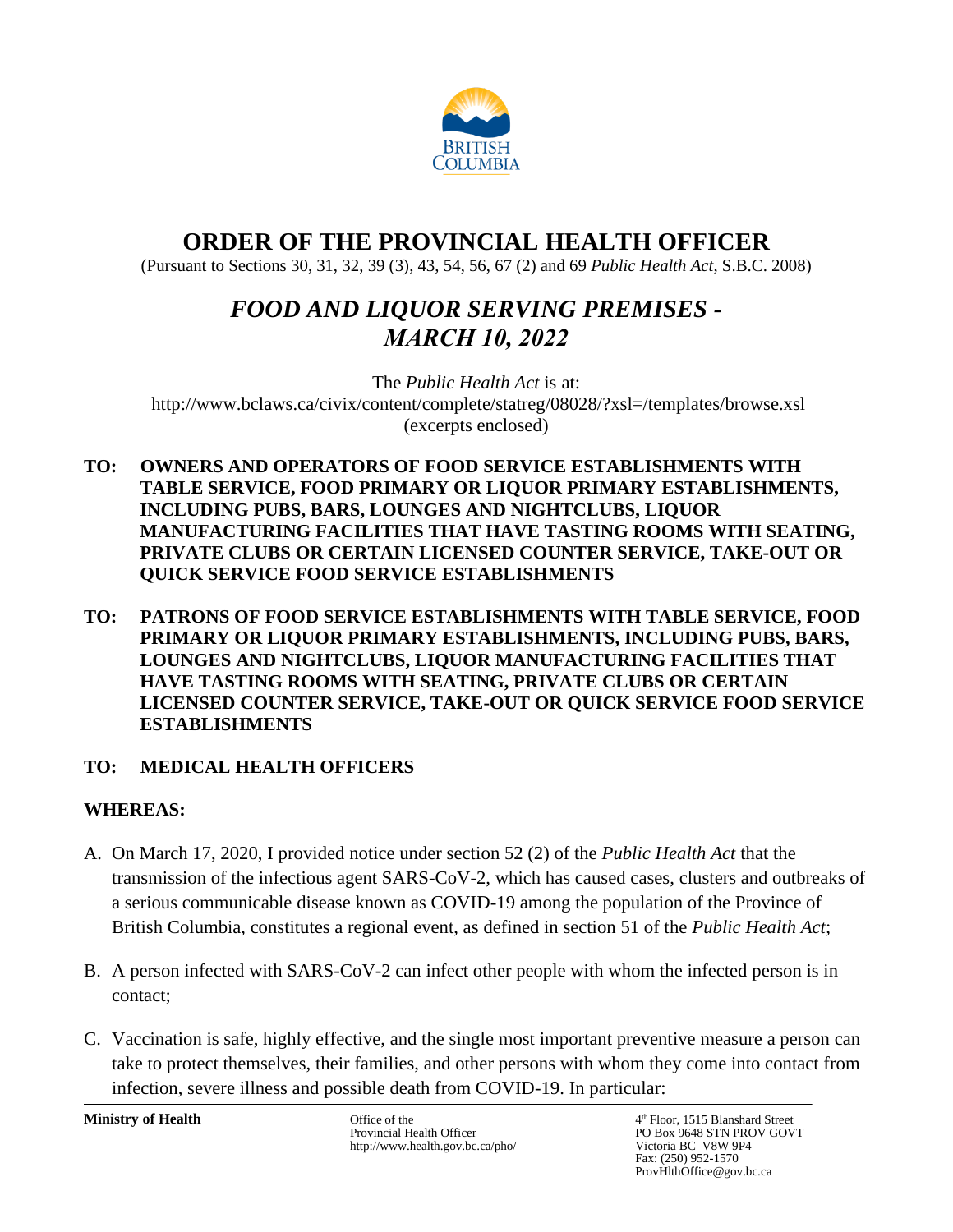- (a) the vaccines available in British Columbia, in company with other protective and preventive measures, provide protection against infection and are highly effective in protecting against severe illness, hospitalization, intensive care unit (ICU) admission and death across all eligible age groups, with illness being mostly milder in vaccinated people who become infected than in unvaccinated people;
- (b) most British Columbians who have received their primary course of vaccine (two doses) have strong and durable protection against severe illness from SARS-CoV-2 resulting from the extended interval between dose one and dose two that is being utilized in British Columbia; in addition, a vaccine is being offered which only requires one dose to be effective, and booster doses are being implemented in order to reinforce the protection afforded by vaccination; and
- (c) a full course of vaccine provides more effective and durable protection against infection and severe illness than natural immunity from prior COVID-19 infection alone, or natural immunity in combination with a single-dose of vaccine;
- D. Vaccines, which prevent or reduce the risk of infection with SARS-CoV-2, have been and continue to be readily available in British Columbia and while substantial progress has been made in vaccinating the population of British Columbia 12 years of age and older, and children aged 5 to 11 years of age are now being vaccinated, a portion of the public remains unvaccinated and there are communities where vaccination rates are low;
- E. Communities with low vaccination rates have experienced rapid spread of SARS-CoV-2, causing serious illness and increases in hospitalizations and ICU admissions, primarily in unvaccinated people. By contrast, communities with high vaccination rates have seen corresponding less serious illness and lower per capita hospitalization, ICU admission and death rates;
- F. Unvaccinated people are at greater risk than vaccinated people of being infected with SARS-CoV-2, and unvaccinated people who are infected experience significantly higher rates of hospitalization, ICU-level care and invasive mechanical ventilation, complications and death when compared with vaccinated people. Unvaccinated people are also at higher risk of transmitting SARS-CoV-2 to other people, including vaccinated people;
- G. People who are vaccinated can be infected with SARS-CoV-2, but experience less severity of illness than unvaccinated people, especially in younger populations. Vaccinated persons who contract COVID-19 can transmit SARS-CoV-2, but since they are generally contagious for shorter periods of time, and are less symptomatic, they are less likely to transmit SARS-CoV-2, when compared to unvaccinated infected persons;
- H. The ongoing incidence of COVID-19 and serious health consequences that result has been exacerbated over time, first by the arrival of the highly transmissible Delta variant of SARS-CoV-2, which caused significantly more rapid transmission and increased severity of illness, particularly in younger unvaccinated people, than earlier variants, and now by the arrival of the even more transmissible Omicron variant, which has been responsible for a surge in infections, and is now the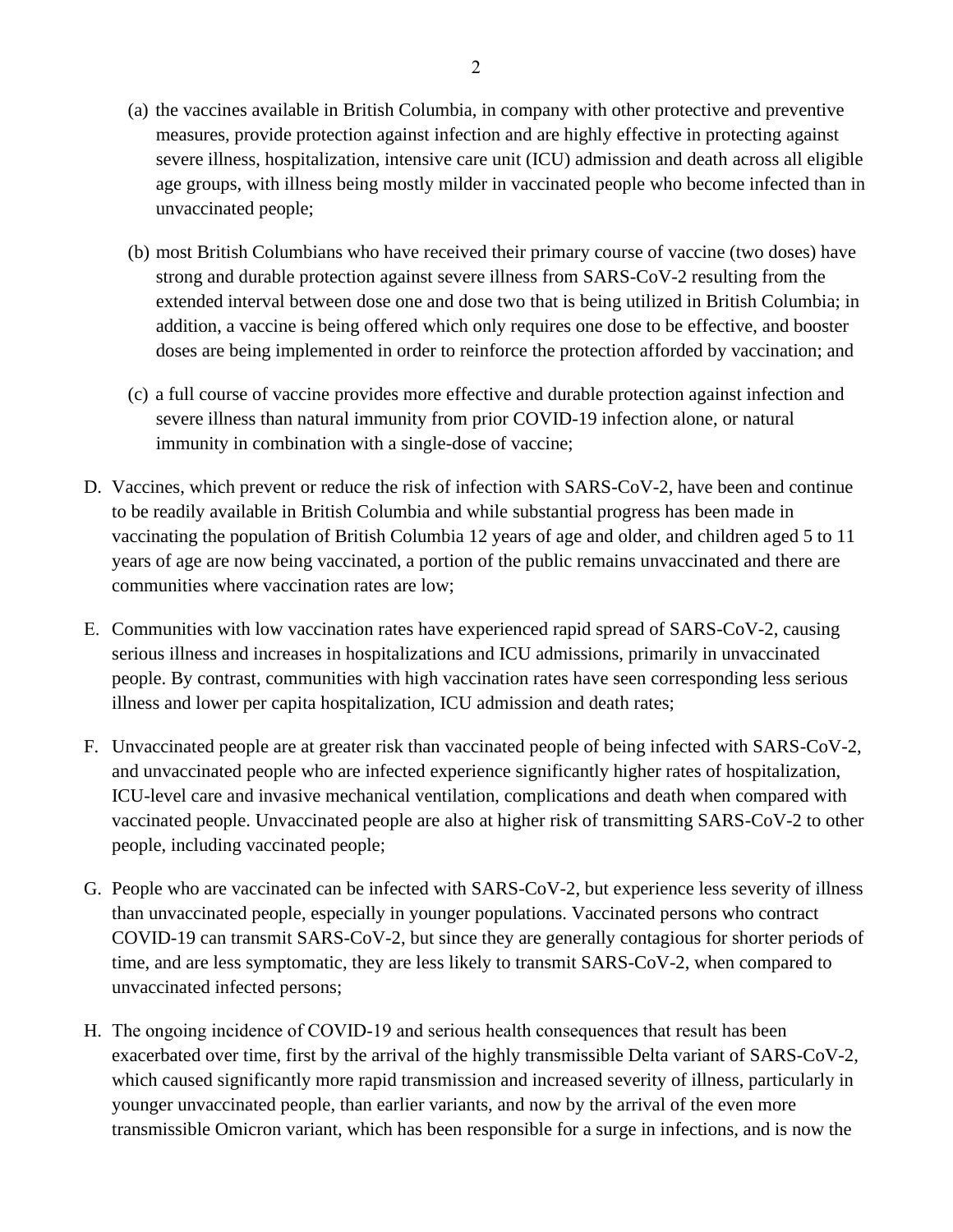dominant strain of SARS-CoV-2 circulating in the province;

- I. Absent vaccination, British Columbia would be in a far more challenging situation than the fragile balance our current immunization rates have provided, but the transmissibility of the Delta and Omicron variants means that higher vaccination rates than previously expected are now required to maintain this balance, mitigate transmission, reduce case numbers and serious outcomes, and most importantly, given the high case rates experienced with Omicron, reduce the burden on the healthcare system, particularly hospital and ICU admissions going forward;
- J. The emergence of the Omicron variant, which has lead to significant surges in infection and hospitalizations in British Columbia and in other jurisdictions worldwide, underlines the importance of vaccination in protecting the population and in removing the conditions which foster the development of variants which pose ever greater threats to public health;
- K. Further, vaccinated people who are infected with SARS-CoV-2, including the Omicron variant, have been shown to have high levels of protection against severe illness and to experience shorter infectious and symptomatic periods, and to recover from COVID-19 faster than similarly situated unvaccinated people, which, in turn, reduces the risk of transmission to their close contacts and coworkers and minimizes the disruption caused by absenteeism, all of which supports the continued provision of essential services in particular, and the orderly functioning of society as a whole;
- L. Preserving the ability of the public health and health care systems to protect and care for the health needs of the population, including providing care for health needs other than COVID-19, is critical. High incidence of transmission and illness in one or more regions have spill-over effects on health care delivery across the province, including in critical care and surgical services. Our public health and health care systems are currently experiencing severe stress, and are stretched beyond capacity in their efforts to prevent and respond to illness resulting from the transmission of COVID-19 in the population;
- M. Both the public health and the health care systems are using disproportionate amounts of their resources in their efforts to prevent and respond to COVID-19 due to transmission of SARS-CoV-2 across the province, and to provide care for those who become ill with COVID-19, who can be quite ill, require high levels of care and be hospitalized for long periods of time, which situation is exacerbated by the care needs of unvaccinated people who comprise a substantial proportion of those who require hospitalization and ICU admission;
- N. While people who have contracted SARS-CoV-2 may develop some natural immunity for a period of time following infection, the strength and duration of that immunity varies depending on a multitude of factors, including which variant they were infected with and severity of infection. The risk of reinfection and hospitalization is significantly higher in people who remained unvaccinated after contracting SARS-CoV-2 than in those who are vaccinated post-infection. Vaccination, even after infection, remains an important measure to protect against reinfection by providing a stronger immune response that is known to be effective for a longer period of time than immunity arising from infection;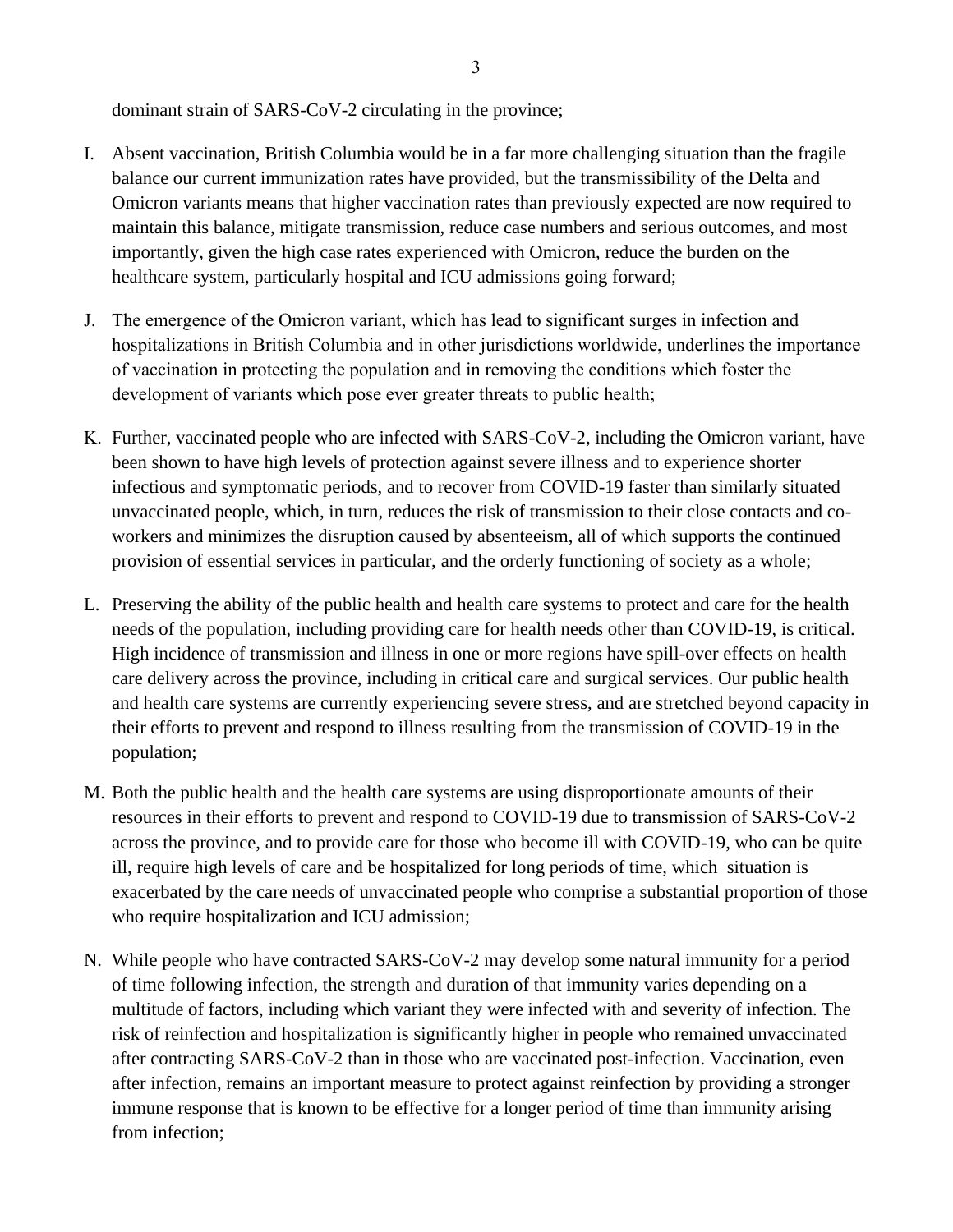- O. People over 70 years of age, and people with chronic health conditions or compromised immune systems, are particularly vulnerable to severe illness, hospitalization, ICU admission, and death from COVID-19, even if they are vaccinated;
- P. Children under 12 are included among the members of the community who are more likely to be infected. This is because children in the 5-11 age group have only recently become eligible for their second dose of vaccine, and children under the age of 5 will remain unprotected from infection until a vaccine is available for them;
- Q. Adults and children who are either particularly vulnerable to infection with SARS-CoV-2, or too young to be immunized, depend upon the people with whom they come into contact to protect them from the risk of infection;
- R. Unvaccinated people in close contact with other people promotes the transmission of SARS-CoV-2 to a greater extent than vaccinated people in the same situations, which in turn increases the number of people who develop COVID-19 and become seriously ill;
- S. Programs that require proof of vaccination have been shown to increase vaccination uptake in populations, thereby reducing the public health risk of SARS-CoV-2 and the burden of COVID-19 illness on the public health system, health care system and society as a whole;
- T. There are difficulties and risks in accommodating a person who is unvaccinated, since there is no other measure that is as effective as vaccination in reducing the risk of contracting or transmitting SARS-Co-2, and the likelihood of experiencing severe illness, hospitalization, ICU admission and death if infected;
- U. I have considered and continue to consider based on the currently available generally accepted scientific evidence whether other measures, such as natural immunity, polymerase chain reaction (PCR) testing or rapid antigen testing, are as effective as vaccination in reducing the risk of transmission SARS-Co-2 and or the severity of illness if infected;
- V. Routine COVID-19 testing of asymptomatic people is not recommended in British Columbia. PCR testing capacity is reserved for people who have symptoms of COVID-19 and are either at risk of more severe disease and currently eligible for treatment, or live or work in high-risk settings, such as health care workers. Rapid antigen testing requires higher virus levels in the sample to detect and report a positive result and, therefore, has a higher risk of providing a false negative result and is less accurate and reliable than PCR testing;
- W. Rapid antigen testing is not a substitute for vaccination and is most useful when used for symptomatic people in specific settings in which additional layers of protection are needed to protect people at higher risk of serious outcomes of COVID-19, such as in long-term care facilities, and then followed up with confirmatory PCR testing for positive tests, and when used in remote communities where obtaining results of PCR testing may be delayed;
- X. There are clear, objective criteria for determining whether a person has a medical deferral to a

4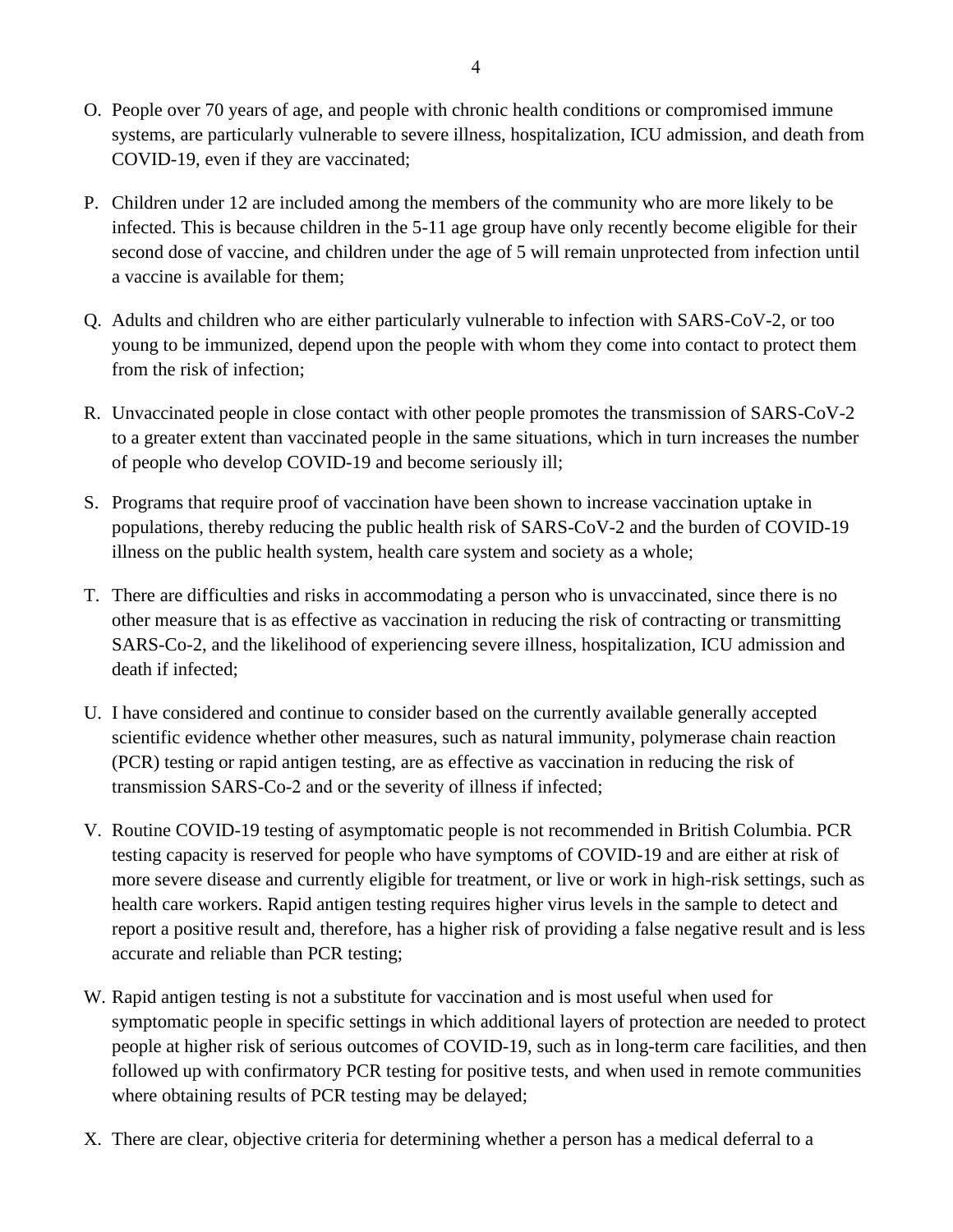COVID-19 vaccination, and very few people fall into this category;

- Y. Various options for establishing vaccine status, including in paper and online format, are readily available to members of the public;
- Z. The Omicron variant has resulted in a rapid rise in infection, hospitalization and ICU admission rates in British Columbia and has led me to conclude that measures continue to be needed to temper the extent of transmission, reduce severity of disease and continue to incentivize vaccination;
- AA. I recognize the societal effects, including the hardships, which the measures which I have and continue to put in place to protect the health of the population have on many aspects of life, and, with this in mind, continually engage in a process of reconsideration of these measures, based upon the information and evidence available to me, including infection rates, sources of transmission, the presence of clusters and outbreaks, the number of people in hospital and in intensive care, deaths, the emergence of and risks posed by virus variants of concern, vaccine availability, immunization rates, the vulnerability of particular populations and reports from the rest of Canada and other jurisdictions, with a view to balancing the interests of the public, including constitutionally protected interests, against the risk of harm to public health created by the presence of unvaccinated persons in food and liquor serving premises;
- BB. I further recognize that constitutionally protected interests include the rights and freedoms guaranteed by the *Canadian Charter of Rights and Freedoms*, including specifically freedom of religion and conscience, freedom of thought, belief, opinion and expression, and the right not to be deprived of life, liberty or security of the person, other than in accordance with the principles of fundamental justice. However, these rights and freedoms are not absolute and are subject to such reasonable limits prescribed by law as can be demonstrably justified in a free and democratic society, which includes proportionate, precautionary and evidence-based measures to prevent loss of life, serious illness and disruption of our health system and society;
- CC. When exercising my powers to protect the health of the public from the risks posed by COVID-19, I am aware of my obligation to choose measures that limit the *Charter* rights and freedoms of British Columbians less intrusively, and to balance these rights and interests in a way that is consistent with the protection of public health. I have concluded that the measures which I am putting in place in this Order are proportionate, rational and tailored to address the risk, and are consistent with principles of fundamental justices; the measures are neither arbitrary, overbroad, nor grossly disproportionate in light of the need to protect public health at this time. In my view, any limits on constitutionally protected rights and freedoms arising from this Order, are proportionate and reasonable in the interests of protecting public health, and there are no other reasonable alternatives that would provide the same level of protection for the population;
- DD. In addition, I recognize privacy interests, informational privacy rights protected by the *Freedom of Information and Protection of Privacy Act* and the rights protected by the *Human Rights Code*, and have taken these into consideration when exercising my powers to protect the health interests of members of the public;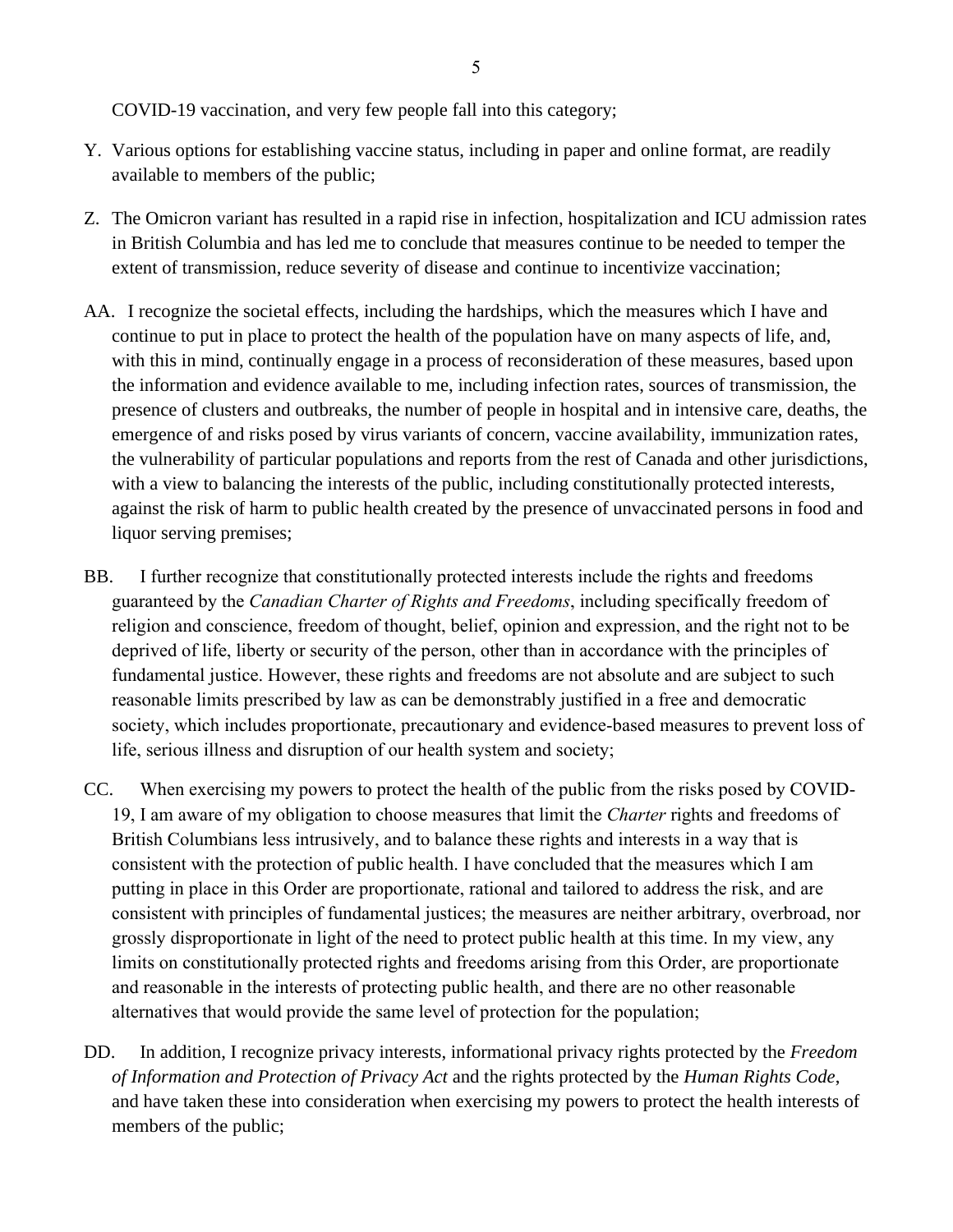- EE. I am also mindful that the volume of requests for reconsideration of my Orders, and the time and expertise which considering them entails, has become beyond my capacity and that of my office and team of medical health officers to manage, and is using resources which are better directed at assessing and responding to the protection of the public as a whole;
- FF. For certainty, this Order is not directed at food or liquor serving premises which are located in airports or at BC Ferries terminals or on BC ferries; designated onsite liquor retail and dedicated sampling room areas without seating attached to a liquor manufacturing facility; a person providing or collecting take-out food or liquor; a person who delivers food or liquor to, or who receives food or liquor in a place other than a food service establishment or liquor serving premises; unlicensed counter service, take-out or quick service food service establishments without table service; licensed counter service take-out or quick service food service establishments without table service which do not sell liquor for consumption on the premises; unlicensed self-serve food areas; food courts and food trucks; drive-through food service establishments; cafeterias in grocery stores; hospitals; licensed care facilities; assisted living residences; independent living facilities; correctional facilities; industrial camps; public or independent schools; post-secondary institutions; workplace cafeterias; cafeterias for resident students attending educational institutions; or other places in which food or liquor is served to residents, rather than to the general public.

# **THEREFORE, I have reason to believe and do believe that**

- (a) the continued presence of unvaccinated people in the population, more so in some age groups and some communities where vaccination rates continue to be low, coupled with the presence of the highly transmissible Omicron variant, poses a risk to the health of the population, threatens the capacity of the public health and health care systems to address the health care needs of the population, and constitutes a health hazard;
- (b) in order to protect the health of the public, and the public health and health care systems, it is necessary for me to keep in place preventive measures to reduce the risk of the transmission of SARS-CoV-2 in food and liquor serving premises, which could lead to widespread infection and serious illness, especially among unvaccinated people, and overwhelm the public health and the health care systems, which are already operating beyond capacity;
- (c) it is in the public interest for me to proceed on a precautionary basis to exercise the powers in sections 30, 31, 32, 39, 54, 56, 67 (2) and 69 of the *Public Health Act* **TO ORDER** as follows:

#### **THIS ORDER**

- **A. REPEALS AND REPLACES MY ORDER MADE ON FEBRUARY 16, 2022, WITH RESPECT TO FOOD AND LIQUOR SERVING PREMISES,**
- **B. CONFIRMS MY VARIANCE OF NOVEMBER 12, 2021,**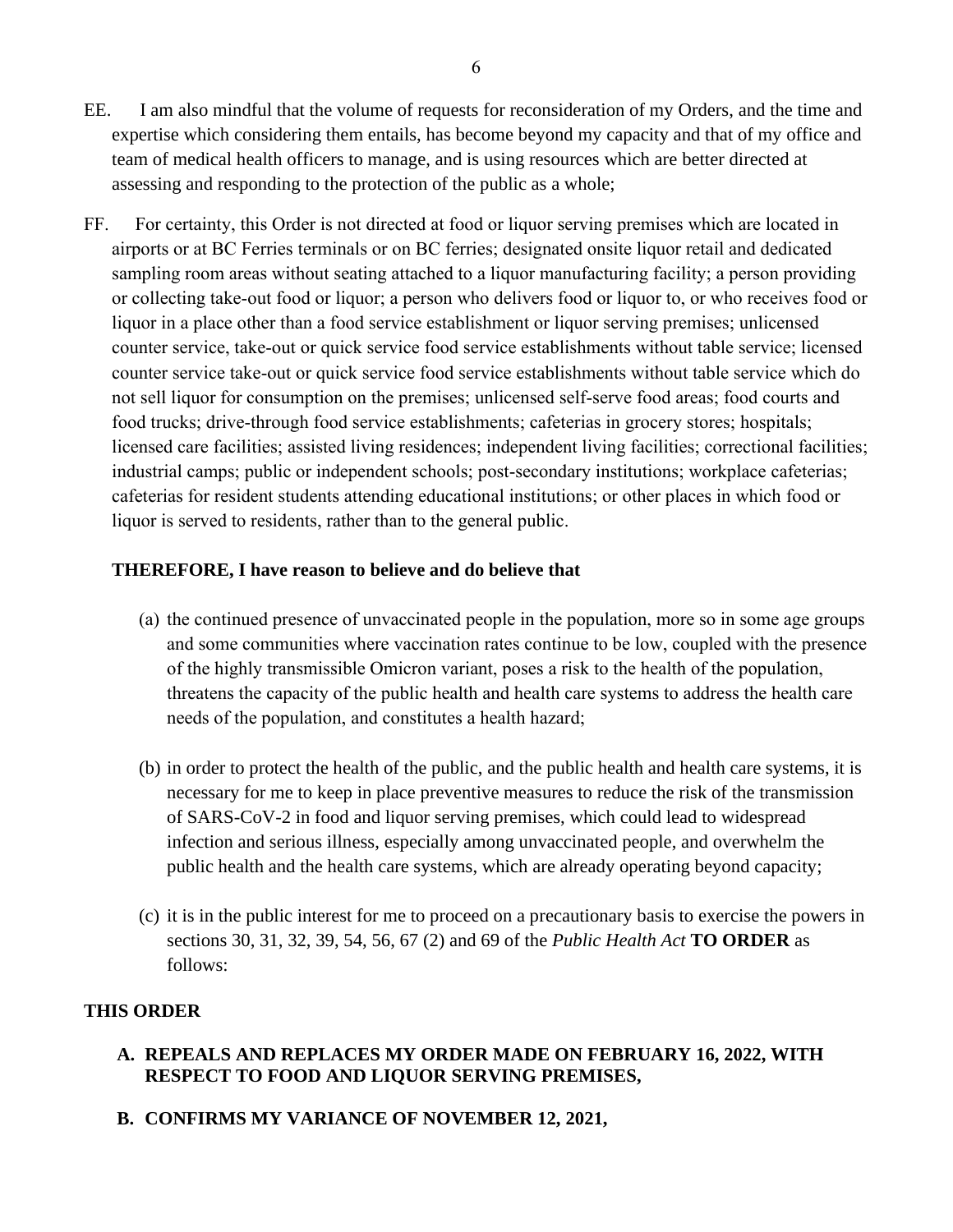# **C. APPLIES THAT VARIANCE TO THIS ORDER.**

# **Definitions in this Order:**

**"COVID-19 Safety Plan"** means a plan based on risk identification which includes a hierarchy of controls intended to ensure that the transmission of COVID-19 is minimized at workplaces to the extent practicable;

**"exemption"** means a variance issued to a person under the *Public Health Act* on the basis of a medical deferral to a vaccination, which permits an unvaccinated person to do that which they would otherwise be prohibited from doing, pursuant to this or another order made under the *Public Health Act*, despite not being vaccinated;

**"exemption certificate"** means proof, whether in paper or electronic form,

- (a) issued by the provincial health officer or a delegate of the provincial health officer for the purpose of showing proof of exemption in accordance with orders of the provincial health officer made under the *Public Health Act*, and
- (b) showing the name of the holder;

**"food service establishment"** has the same meaning as in the Food Premises Regulation;

**"operator"** means a person who operates a premises**;**

**"patron"** means a person who is present as a customer on premises, but does not include a person who is under 12 years of age with respect to Part A or an owner, operator or member of staff;

**"photo identification"** means one of the following:

- (a) a photo BC Services Card within the meaning of the Identification Card regulation;
- (b) a temporary or permanent driver's licence, issued by a government of a province of Canada;
- (c) a certificate of Indian Status;
- (d) a Métis Nation British Columbia citizenship and identification card;
- (e) a passport attesting to citizenship or other national status, issued by a government of any jurisdiction and including a photograph of the holder;
- (f) another form of identification, issued by a government of any jurisdiction, including a photograph of the holder;
- (g) a military identification card that is issued by a government of any jurisdiction, which includes a photograph of the holder;

**"premises"** includes both the inside and outside area of a place being operated as a

- (a) a food service establishment with table service, including a buffet with table service, or a café;
- (b) a food primary or liquor primary establishment, including a nightclub, pub, bar, lounge, nightclub, liquor manufacturing facility that has a tasting room with seating, or a private club; or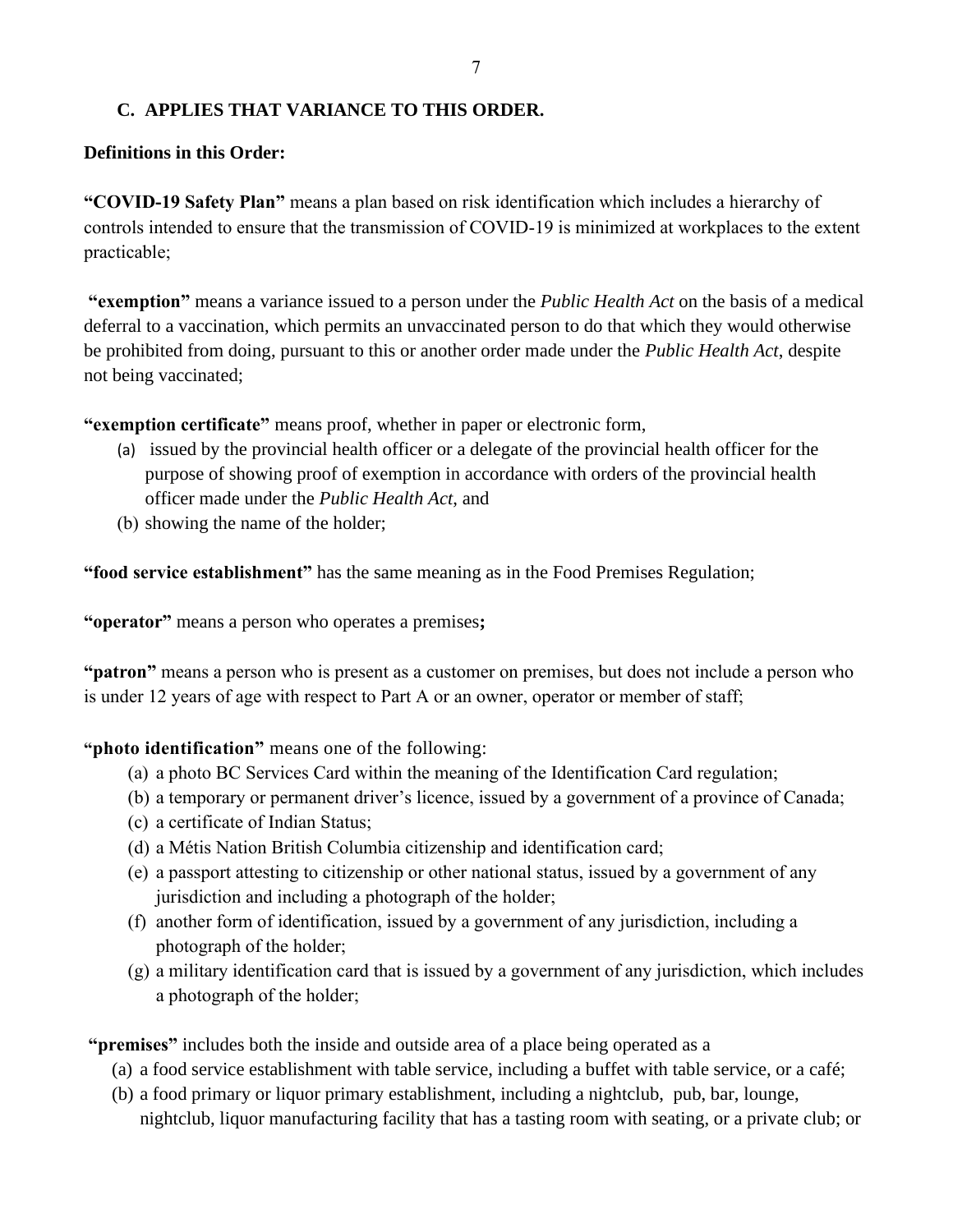(c) a licensed counter, take-out or quick service food service establishment without table service which sells liquor for consumption on the premises;

# **"proof of exemption"** means

- (a) in the case of a person who is more than 18 years of age, photo identification and an exemption certificate;
- (b) in the case of a person who is 18 years of age or younger, an exemption certificate.

# **"proof of vaccination"** means

- (a) in the case of a person who is more than 18 years of age, photo identification and a vaccine card;
- (b) in the case of a person who is 18 years of age or younger, a vaccine card;

# **"table service"** includes providing any of the following services:

- (a) taking a reservation from a patron;
- (b) greeting a patron at the entrance, seating a patron, or providing any other hosting services;
- (c) providing a place setting at a table, in a booth or at a counter for a patron;
- (d) providing a menu to a seated patron;
- (e) providing water to a seated patron;
- (f) taking a food or drink order from a seated patron:
- (g) serving food or drink, or providing condiments to a seated patron;
- (h) re-filling a drink for a seated patron;
- (i) clearing dishes, glasses, cups or cutlery after use by a patron while a patron is still at the table;
- (j) taking payment from a patron after a meal;
- (k) taking payment from a patron at their seat;
- (l) providing service to a patron other than from behind a counter;
- (m) providing any other service to a patron at their seat;

#### **"vaccinated"** means

- (a) with respect to a person 13 years of age or older to have received all doses of a vaccine series or a combination of vaccines, but not including a booster dose, as recommended by
	- (i) the provincial health officer, with respect to vaccines approved for use in Canada by the department of the federal government responsible for regulating drugs, or
	- (ii) the World Health Organization, with respect to vaccines approved by the World Health Organization but not approved for use in Canada;
- (b) with respect to a person 12 years of age to have received one dose of a vaccine recommended by
	- (i) the provincial health officer, with respect to vaccines approved for use in Canada by the department of the federal government responsible for regulating drugs, or
	- (ii) the World Health Organization, with respect to vaccines approved by the World Health Organization but not approved for use in Canada;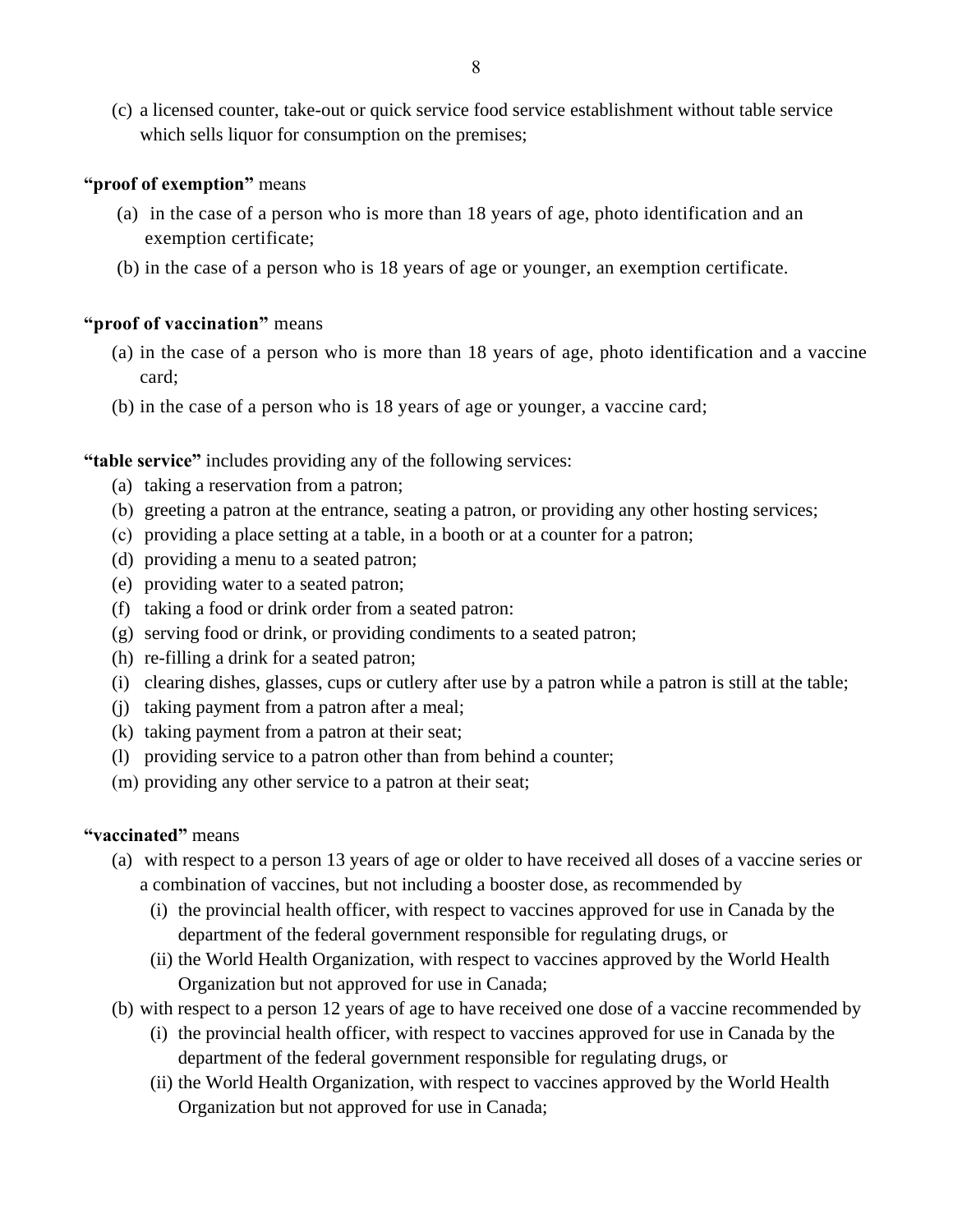**"vaccine"** means a vaccine intended for use in humans against SARS-CoV-2;

**"vaccine card"** means proof in one of the following forms that the holder is vaccinated:

- (a) electronic proof or a printed copy of an electronic proof,
	- (i) issued by the government in the form of a QR code, accessible through the Health Gateway online platform, and
	- (ii) showing the name of the holder;
- (b) proof in writing, issued by the government for the purpose of showing proof of vaccination in accordance with orders of the provincial health officer made under the *Public Health Act*;
- (c) proof, whether electronic or in writing, issued
	- (i) by the government of Canada or of a province of Canada, and
	- (ii) for the purpose of showing proof of vaccination in accordance with an order made in the exercise of a statutory power with respect to the protection of public health or the facilitation of international travel;
- (d) in the case of an international visitor,
	- (i) proof, whether electronic or in writing, relied upon to enter Canada, and
	- (ii) the person's passport or photo identification;

**"variance"** means the *Variance of Gatherings and Events & Food and Liquor Serving Premises Orders to Suspend Reconsideration re Proof of Vaccination – November 12, 2021*.

# **A. PROOF OF VACCINATION**

- 1. An operator must not operate a food service establishment with table service, or a food primary or liquor primary establishment, including a nightclub, pub liquor manufacturing facility that has a tasting room with seating, a private club or a counter, take-out or quick service food service establishment without table service which sells liquor for consumption on the premises, except in compliance with the provisions of this Order.
- 2. An operator must have a COVID-19 Safety Plan as required under the *Workplace Safety Order.*
- 3. Subject to a direction by me, on the recommendation of a medical health officer, that this this Order does not apply to a premises in the geographic area of the province for which the medical health officer is designated, the following requirements apply to premises described in section 1:
	- (a) An operator must only serve patrons who are vaccinated or have an exemption and who have provided proof of vaccination or proof of exemption.
	- (b) A patron must be vaccinated or have an exemption and must provide an operator with proof of vaccination or proof of exemption in order to be served in a premises.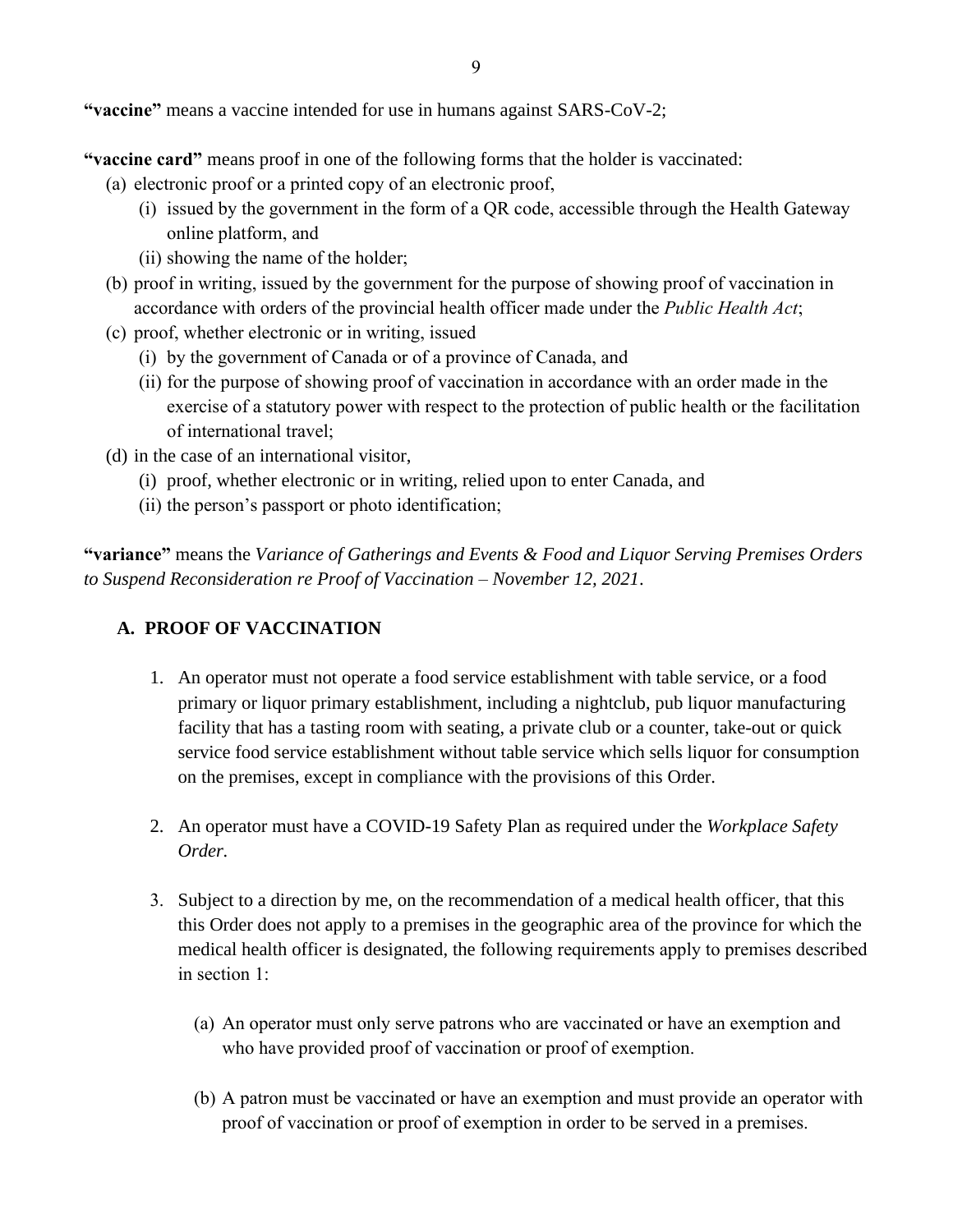- (c) An operator must not permit a patron who is not vaccinated or who does not have an exemption and who has not provided the operator with proof of vaccination or proof of exemption to remain on the premises.
- (d) A patron who is not vaccinated or who does not have an exemption and who has not provided an operator with proof of vaccination or proof of exemption must not be on or remain on the premises.
- 4. An operator must scan the QR code on a vaccine card issued in Canada in order to determine whether a patron is vaccinated.
- 5. An operator must not scan the QR code with a tool other than a BC Vaccine Card Verifier App.
- 6. Subject to section 7, an operator must not retain proof of vaccination or proof of exemption, or use it for any purpose other than to confirm that a patron has been vaccinated or has an exemption, as required by this Order.
- 7. Despite section 6, with the written consent of a patron, an operator may keep a record of the fact that the patron has provided proof of vaccination or proof of exemption in compliance with this Part until this Order expires or is repealed, and the operator may rely upon this record to satisfy the requirements in this Part with respect to the service or presence of the patron on the premises.

# **B. PATRONS**

- 1. A patron must not enter premises, or must leave premises, if so directed by the operator or a member of staff.
- 2. A patron must comply with the requirements or prohibitions in this Order, and with measures, guidance or direction from an owner, operator, or member of staff intended to implement the provisions of this Order.

# **C. DELEGATION OF AUTHORITY TO THE MEDICAL HEALTH OFFICER**

Under the authority vested in me by section 69 of the *Public Health Act*, I delegate my authority under section 43 of the *Public Health Act* to the medical health officer for the geographic region of the province in which a person resides to receive, consider, and make a decision with respect to a request for reconsideration made by the person on the basis of a medical deferral to a vaccination, and to add conditions to or change conditions on an exemption, or to suspend or cancel an exemption.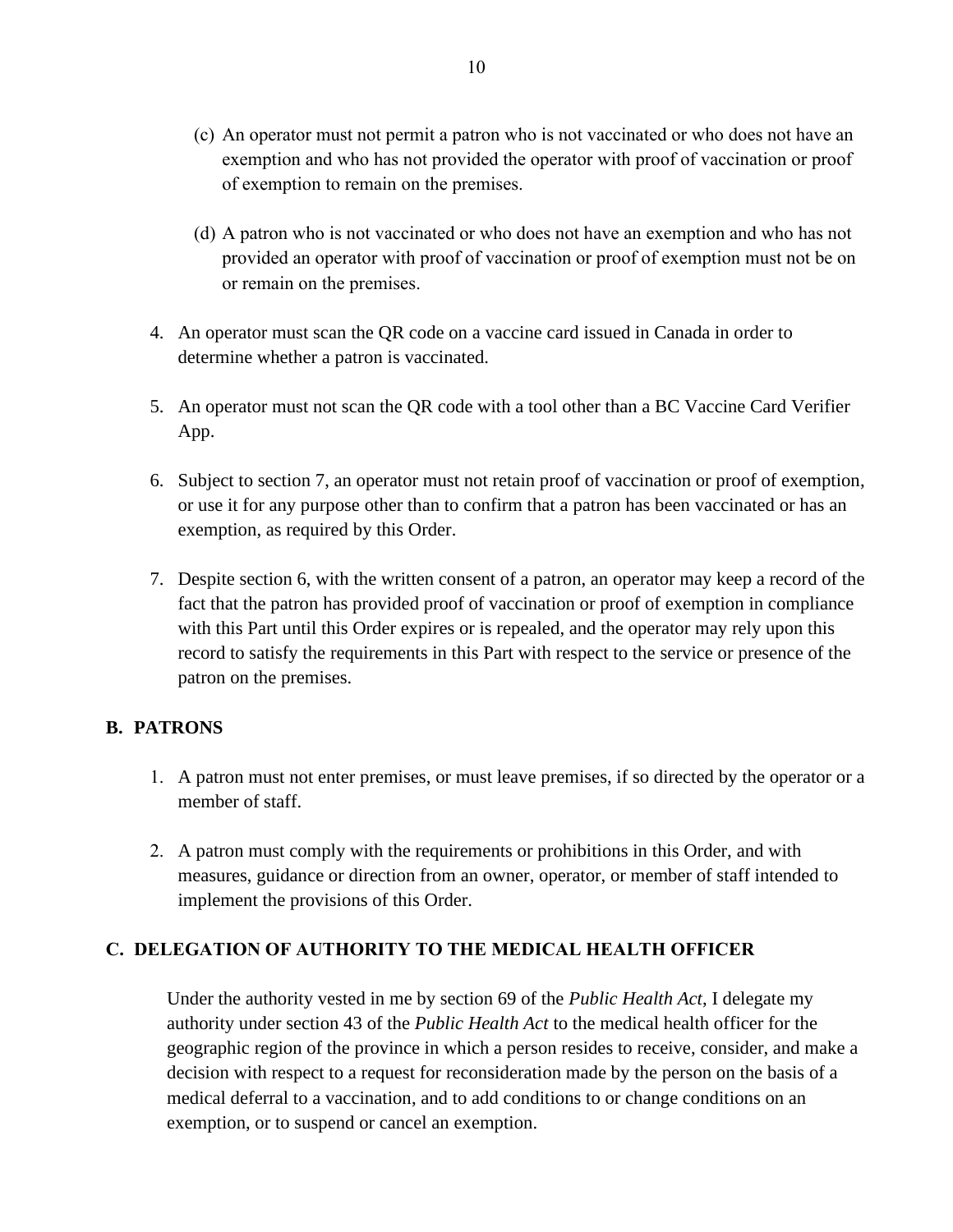#### **D. RELATED MEDICAL HEALTH OFFICERS ORDERS**

Recognizing that the risk differs in different regions of the province, and that medical health officers are in the best position to assess local circumstances and to determine whether additional or more restrictive steps need to be taken to reduce the risk of the transmission of COVID-19, **I FURTHER ORDER**:

- 1. A medical health officer may issue an order further to this Order, for the purpose of having the provisions of the order incorporated into this Order. An order may add further prohibitions, or impose more restrictive limitations or conditions, in the whole or part of the geographic area of the province for which the medical health officer is designated, and, subject to section 2, the provisions of the order are incorporated into this Order when posted on my website. For certainty, a contravention of an order of a medical health officer issued further to this Order, and posted on my website, is a contravention of this Order.
- 2. While it is in force, a provision in an order made by a medical health officer further to this Order and posted on my website, which adds further prohibitions or imposes more restrictive limitations or requirements than this Order, applies in the whole or part of the geographic area of the province for which the medical health officer is designated, despite the provisions of this Order.

#### **E. IN FORCE AND EXPIRY DATES**

This Order expires at 12:01 A.M. on April 8, 2022.

#### **F. VARIANCE, RECONSIDERATION AND REVIEW**

After weighing the interests of patrons and staff in food and liquor serving premises, against the interests of persons who are not vaccinated for reasons other than a medical deferral to vaccination, and taking into account the importance of protecting the health of patrons and staff, the stress under which the public health and health care systems are currently operating, and the impact this is having on the provision of health care to the population, the burden which responding to more clusters and outbreaks of COVID-19 would put on the public health system, the burden which responding to more patients with serious illness would place upon an already overburdened health care system, and the risk inherent in accommodating persons who are not vaccinated, and for the reasons set out in my Variance of November 12, 2021, posted on my website, I have decided, pursuant to section 54 (1) (h) of the *Public Health Act*, and in accordance with the emergency powers set out in Part 5 of the *Act*, to confirm the application of the Variance to this Order, and, in accordance with the Variance, will not be accepting requests for a reconsideration of this Order, except from an individual on the basis of a medical deferral to a vaccination.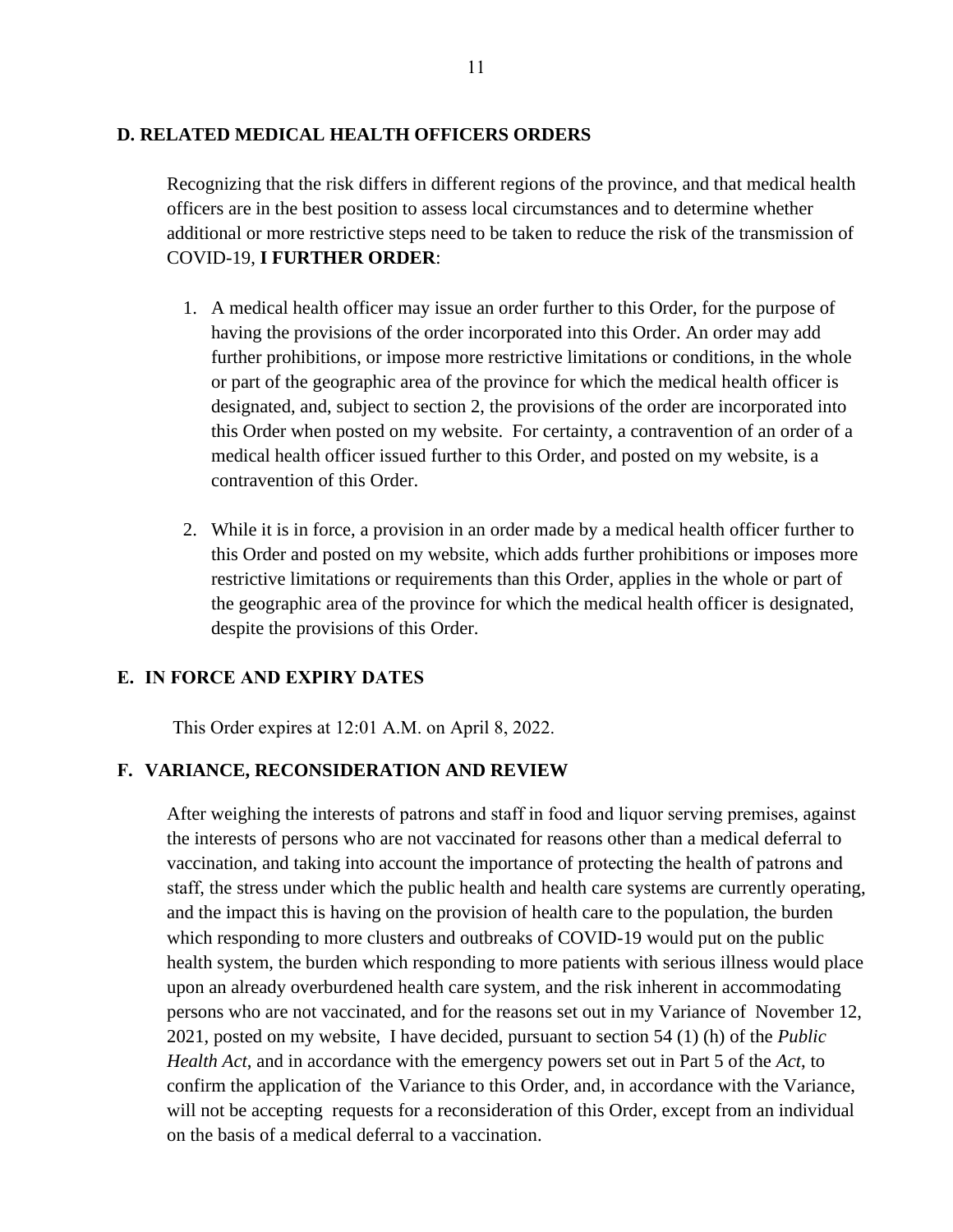A request for an exemption from providing proof of vaccination must be made on the basis that the health of the person would be seriously jeopardized if the person were to be vaccinated, and must follow the guidelines posted on the Provincial Health Officer's website [\(https://www2.gov.bc.ca/gov/content/health/about-bc-s-health-care-system/office-of-the](https://www2.gov.bc.ca/gov/content/health/about-bc-s-health-care-system/office-of-the-provincial-health-officer/current-health-topics/covid-19-novel-coronavirus)[provincial-health-officer/current-health-topics/covid-19-novel-coronavirus\)](https://www2.gov.bc.ca/gov/content/health/about-bc-s-health-care-system/office-of-the-provincial-health-officer/current-health-topics/covid-19-novel-coronavirus).

A request under section 43 may be submitted to the Provincial Health Officer at [PHOExemptions@gov.bc.ca](mailto:PHOExemptions@gov.bc.ca) with the subject line "Request for Reconsideration about Proof of Vaccination".

Pursuant to section 54 (1) (h) of the *Public Health Act*, and in accordance with the emergency powers set out in Part 5 of the Act, I will not be accepting requests for a review of this Order.

# **G. COMPLIANCE AND ENFORCEMENT**

You are required under section 42 of the *Public Health Act* to comply with this Order.

Failure to comply with this Order is an offence under section 99 (1) (k) of the *Public Health Act*.

If you fail to comply with this Order, I have the authority to take enforcement action against you under Part 4, Division 6 of the *Public Health Act.*

You may contact me at:

Dr. Bonnie Henry, Provincial Health Officer 4<sup>th</sup> Floor, 1515 Blanshard Street P O Box 9648 STN PROV GOVT, Victoria BC V8W 9P4 Fax: (250) 952-1570 Email: [ProvHlthOffice@gov.bc.ca](mailto:ProvHlthOffice@gov.bc.ca)

DATED THIS: 10<sup>th</sup> day of March 2022

SIGNED: Signey

Bonnie Henry MD, MPH, FRCPC Provincial Health Officer

Delivery By: Posting on the BC Government and the BC Centre for Disease Control websites.

Enclosure: Excerpts of the *Public Health Act*.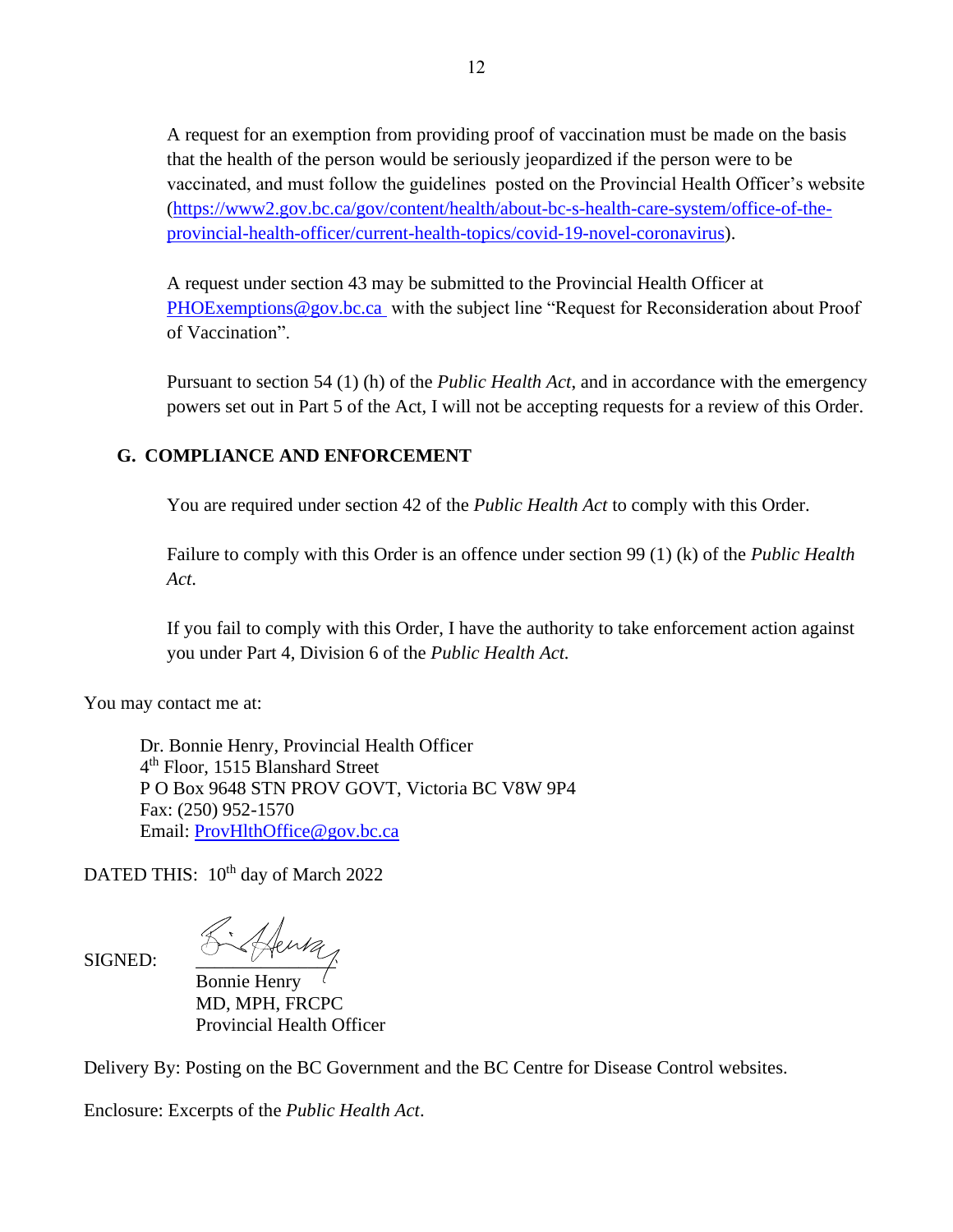# **ENCLOSURE**

#### **Excerpts of the** *Public Health Act* **[SBC 2008] c. 28**

#### *Definitions*

**1** In this Act:

#### *"***health hazard***"* means

(a) a condition, a thing or an activity that

(i) endangers, or is likely to endanger, public health, or

(ii) interferes, or is likely to interfere, with the suppression of infectious agents or hazardous agents, or

(b) a prescribed condition, thing or activity, including a prescribed condition, thing or activity that

(i) is associated with injury or illness, or

(ii) fails to meet a prescribed standard in relation to health, injury or illness;

#### **When orders respecting health hazards and contraventions may be made**

**30** (1) A health officer may issue an order under this Division only if the health officer reasonably believes that

(a) a health hazard exists,

(b) a condition, a thing or an activity presents a significant risk of causing a health hazard,

(c) a person has contravened a provision of the Act or a regulation made under it, or

(d) a person has contravened a term or condition of a licence or permit held by the person under this Act.

(2) For greater certainty, subsection (1) (a) to (c) applies even if the person subject to the order is complying with all terms and conditions of a licence, a permit, an approval or another authorization issued under this or any other enactment.

#### **General powers respecting health hazards and contraventions**

**31** (1) If the circumstances described in section 30 *[when orders respecting health hazards and contraventions may be made]* apply, a health officer may order a person to do anything that the health officer reasonably believes is necessary for any of the following purposes:

(a) to determine whether a health hazard exists;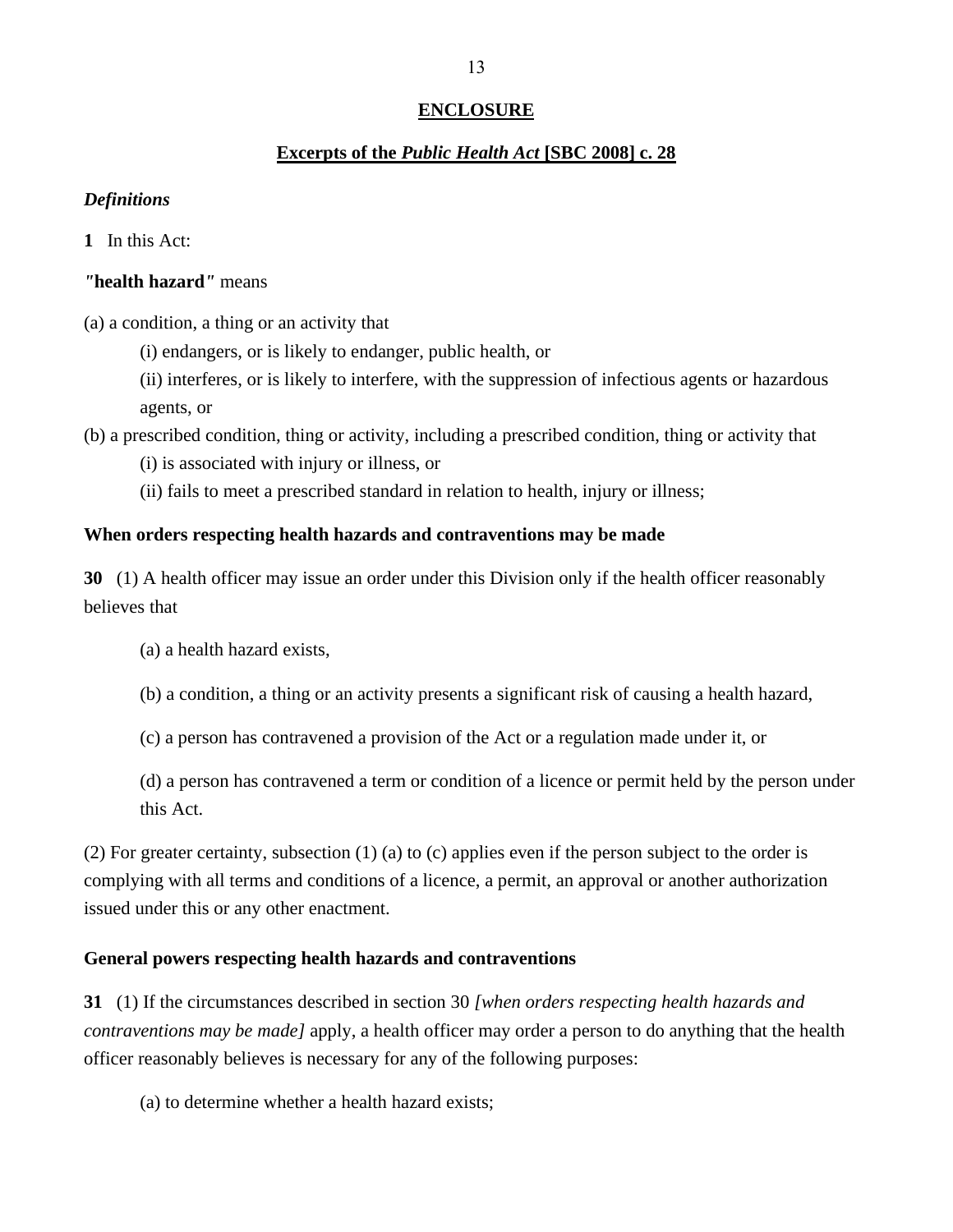(b) to prevent or stop a health hazard, or mitigate the harm or prevent further harm from a health hazard;

(c) to bring the person into compliance with the Act or a regulation made under it;

(d) to bring the person into compliance with a term or condition of a licence or permit held by that person under this Act.

(2) A health officer may issue an order under subsection (1) to any of the following persons:

(a) a person whose action or omission

(i) is causing or has caused a health hazard, or

(ii) is not in compliance with the Act or a regulation made under it, or a term or condition of the person's licence or permit;

(b) a person who has custody or control of a thing, or control of a condition, that

(i) is a health hazard or is causing or has caused a health hazard, or

(ii) is not in compliance with the Act or a regulation made under it, or a term or condition of the person's licence or permit;

(c) the owner or occupier of a place where

(i) a health hazard is located, or

(ii) an activity is occurring that is not in compliance with the Act or a regulation made under it, or a term or condition of the licence or permit of the person doing the activity.

#### **Specific powers respecting health hazards and contraventions**

**32** (1) An order may be made under this section only

(a) if the circumstances described in section 30 *[when orders respecting health hazards and contraventions may be made]* apply, and

(b) for the purposes set out in section 31 (1) *[general powers respecting health hazards and contraventions]*.

(2) Without limiting section 31, a health officer may order a person to do one or more of the following:

(a) have a thing examined, disinfected, decontaminated, altered or destroyed, including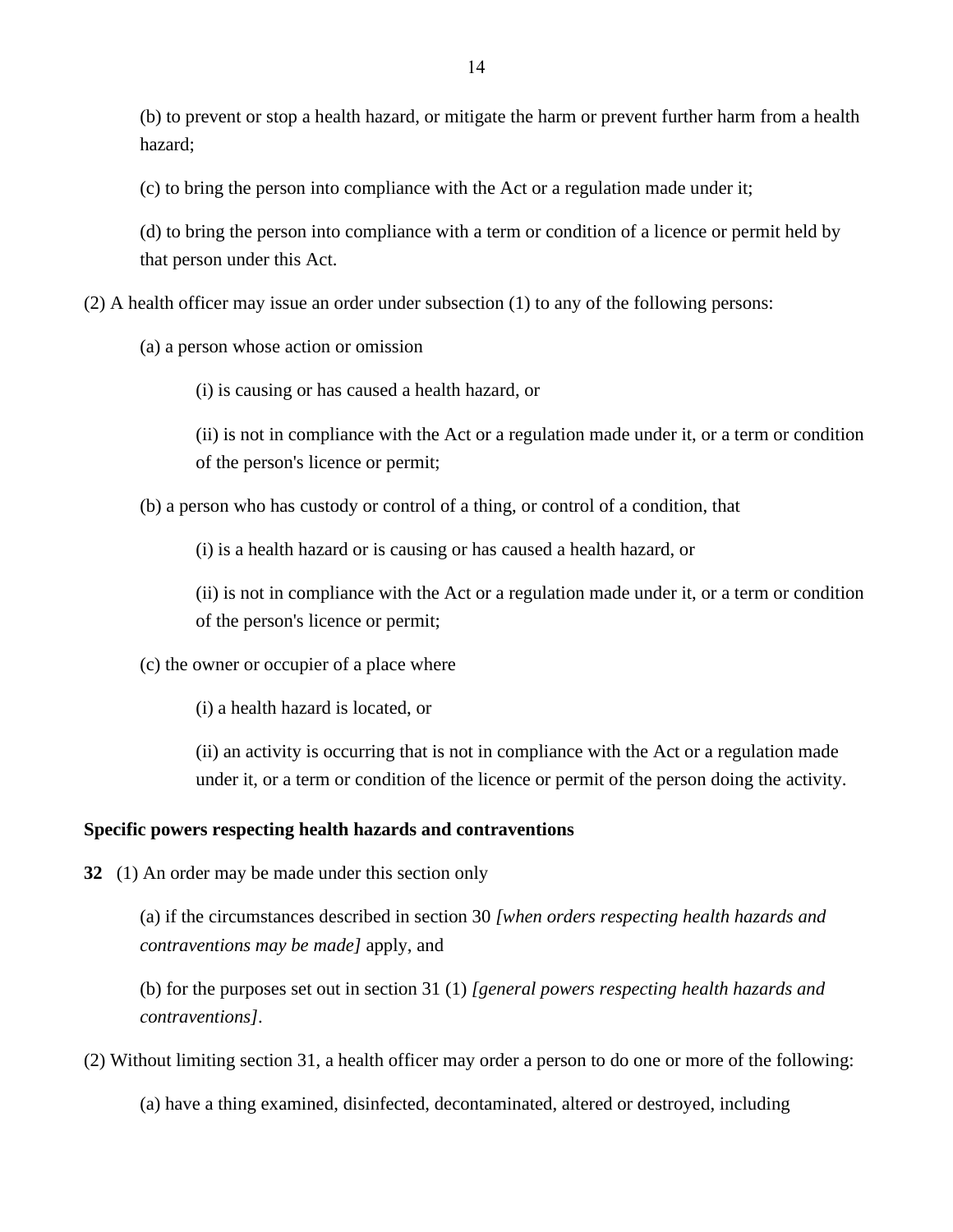(i) by a specified person, or under the supervision or instructions of a specified person,

(ii) moving the thing to a specified place, and

(iii) taking samples of the thing, or permitting samples of the thing to be taken;

(b) in respect of a place,

(i) leave the place,

(ii) not enter the place,

(iii) do specific work, including removing or altering things found in the place, and altering or locking the place to restrict or prevent entry to the place,

(iv) neither deal with a thing in or on the place nor dispose of a thing from the place, or deal with or dispose of the thing only in accordance with a specified procedure, and

(v) if the person has control of the place, assist in evacuating the place or examining persons found in the place, or taking preventive measures in respect of the place or persons found in the place;

(c) stop operating, or not operate, a thing;

(d) keep a thing in a specified place or in accordance with a specified procedure;

(e) prevent persons from accessing a thing;

(f) not dispose of, alter or destroy a thing, or dispose of, alter or destroy a thing only in accordance with a specified procedure;

(g) provide to the health officer or a specified person information, records, samples or other matters relevant to a thing's possible infection with an infectious agent or contamination with a hazardous agent, including information respecting persons who may have been exposed to an infectious agent or hazardous agent by the thing;

(h) wear a type of clothing or personal protective equipment, or change, remove or alter clothing or personal protective equipment, to protect the health and safety of persons;

(i) use a type of equipment or implement a process, or remove equipment or alter equipment or processes, to protect the health and safety of persons;

(j) provide evidence of complying with the order, including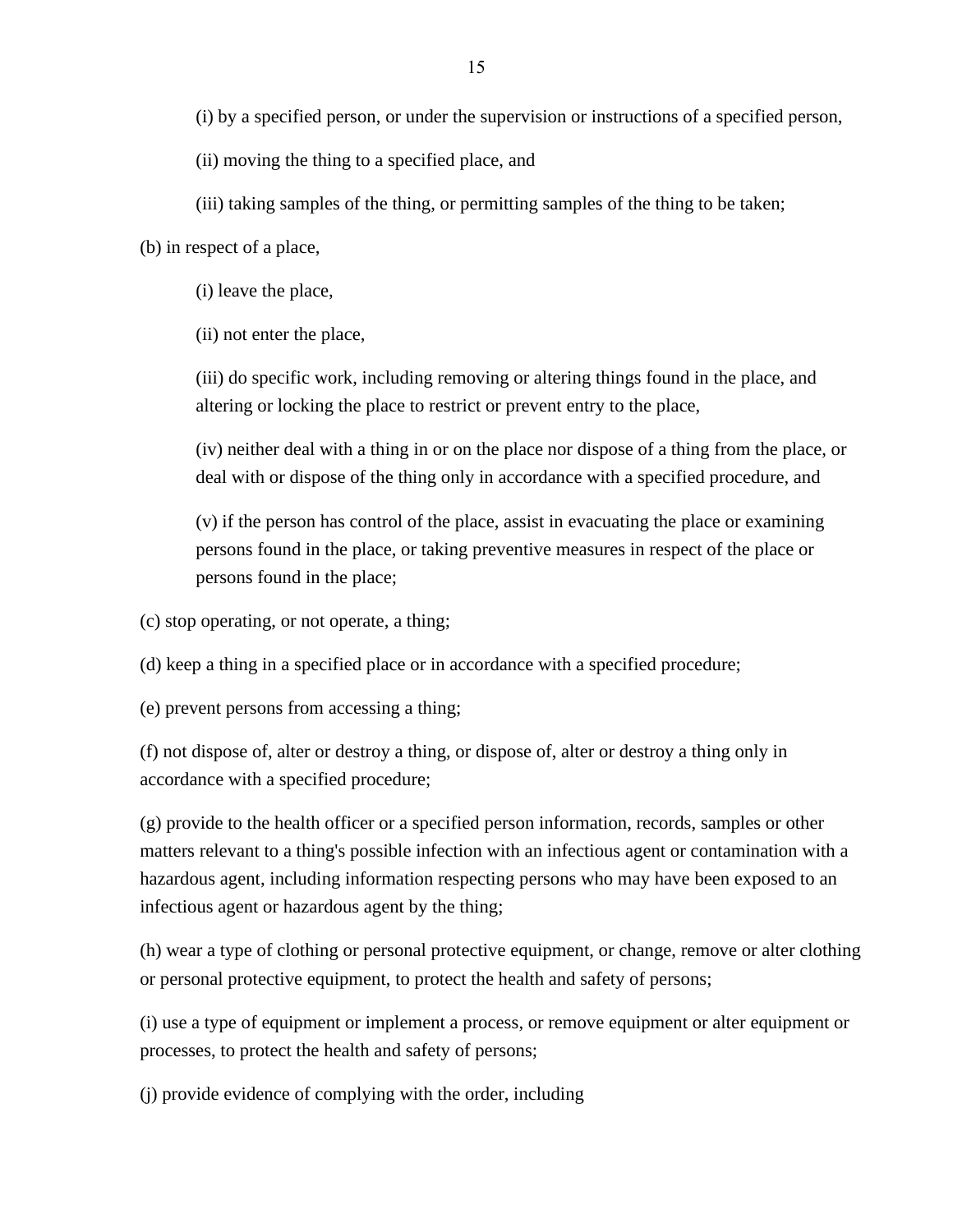(i) getting a certificate of compliance from a medical practitioner, nurse practitioner or specified person, and

(ii) providing to a health officer any relevant record;

(k) take a prescribed action.

(3) If a health officer orders a thing to be destroyed, the health officer must give the person having custody or control of the thing reasonable time to request reconsideration and review of the order under sections 43 and 44 unless

(a) the person consents in writing to the destruction of the thing, or

(b) Part 5 *[Emergency Powers]* applies.

# **Contents of orders**

**39** (3) An order may be made in respect of a class of persons.

# **Duty to comply with orders**

**42** (1) A person named or described in an order made under this Part must comply with the order.

(2) Subsection (1) applies regardless of whether the person leaves the geographic area for which the health officer who made the order is designated.

#### **Reconsideration of orders**

**43** (1) A person affected by an order, or the variance of an order, may request the health officer who issued the order or made the variance to reconsider the order or variance if the person

(a) has additional relevant information that was not reasonably available to the health officer when the order was issued or varied,

(b) has a proposal that was not presented to the health officer when the order was issued or varied but, if implemented, would

(i) meet the objective of the order, and

(ii) be suitable as the basis of a written agreement under section 38 *[may make written agreements]*, or

(c) requires more time to comply with the order.

- (2) A request for reconsideration must be made in the form required by the health officer.
- (3) After considering a request for reconsideration, a health officer may do one or more of the following:
	- (a) reject the request on the basis that the information submitted in support of the request

(i) is not relevant, or

(ii) was reasonably available at the time the order was issued;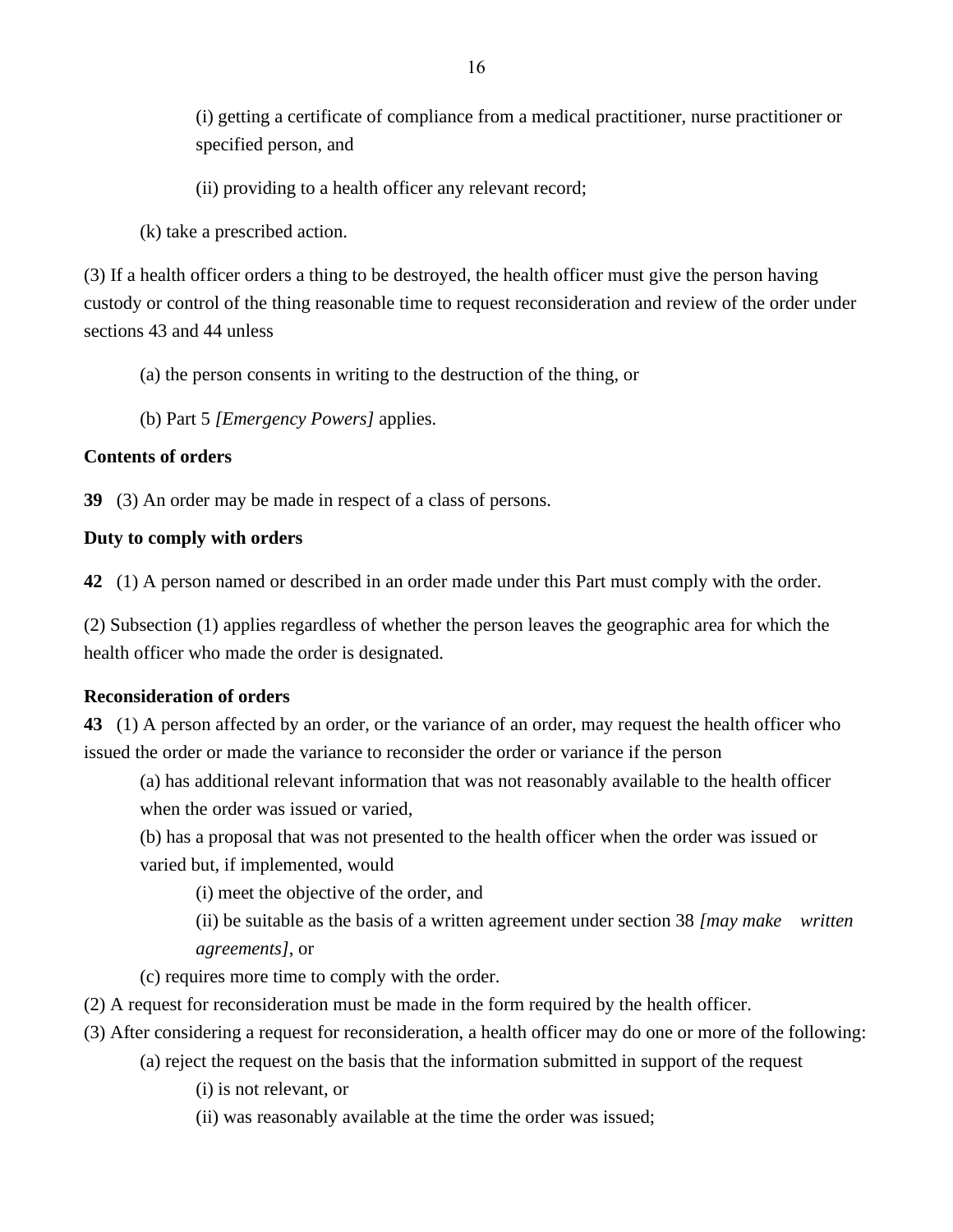(b) delay the date the order is to take effect or suspend the order, if satisfied that doing so would not be detrimental to public health;

(c) confirm, rescind or vary the order.

(4) A health officer must provide written reasons for a decision to reject the request under subsection (3)

(a) or to confirm or vary the order under subsection (3) (c).

(5) Following a decision made under subsection (3) (a) or (c), no further request for reconsideration may be made.

(6) An order is not suspended during the period of reconsideration unless the health officer agrees, in writing, to suspend it.

(7) For the purposes of this section,

(a)if an order is made that affects a class of persons, a request for reconsideration may be made by one person on behalf of the class, and

(b)if multiple orders are made that affect a class of persons, or address related matters or issues, a health officer may reconsider the orders separately or together.

(8) If a health officer is unable or unavailable to reconsider an order he or she made, a similarly designated health officer may act under this section in respect of the order as if the similarly designated health officer were reconsidering an order that he or she made.

# **General emergency powers**

**54** (1) A health officer may, in an emergency, do one or more of the following:

(h) not reconsider an order under section 43 *[reconsideration of orders]*, not review an order under section 44 *[review of orders]* or not reassess an order under section 45 *[mandatory reassessment of orders]*;

# **Emergency preventive measures**

**56** (1) The provincial health officer or a medical health officer may, in an emergency, order a person to take preventive measures within the meaning of section 16 *[preventive measures]*, including ordering a person to take preventive measures that the person could otherwise avoid by making an objection under that section.

(2) If the provincial health officer or a medical health officer makes an order under this section, a person to whom the order applies must comply with the order unless the person delivers to a person specified by the provincial health officer or medical health officer, in person or by registered mail,

(a) a written notice from a medical practitioner stating that the health of the person who must comply would be seriously jeopardized if the person did comply, and

(b) a copy of each portion of that person's health record relevant to the statement in paragraph

(a), signed and dated by the medical practitioner.